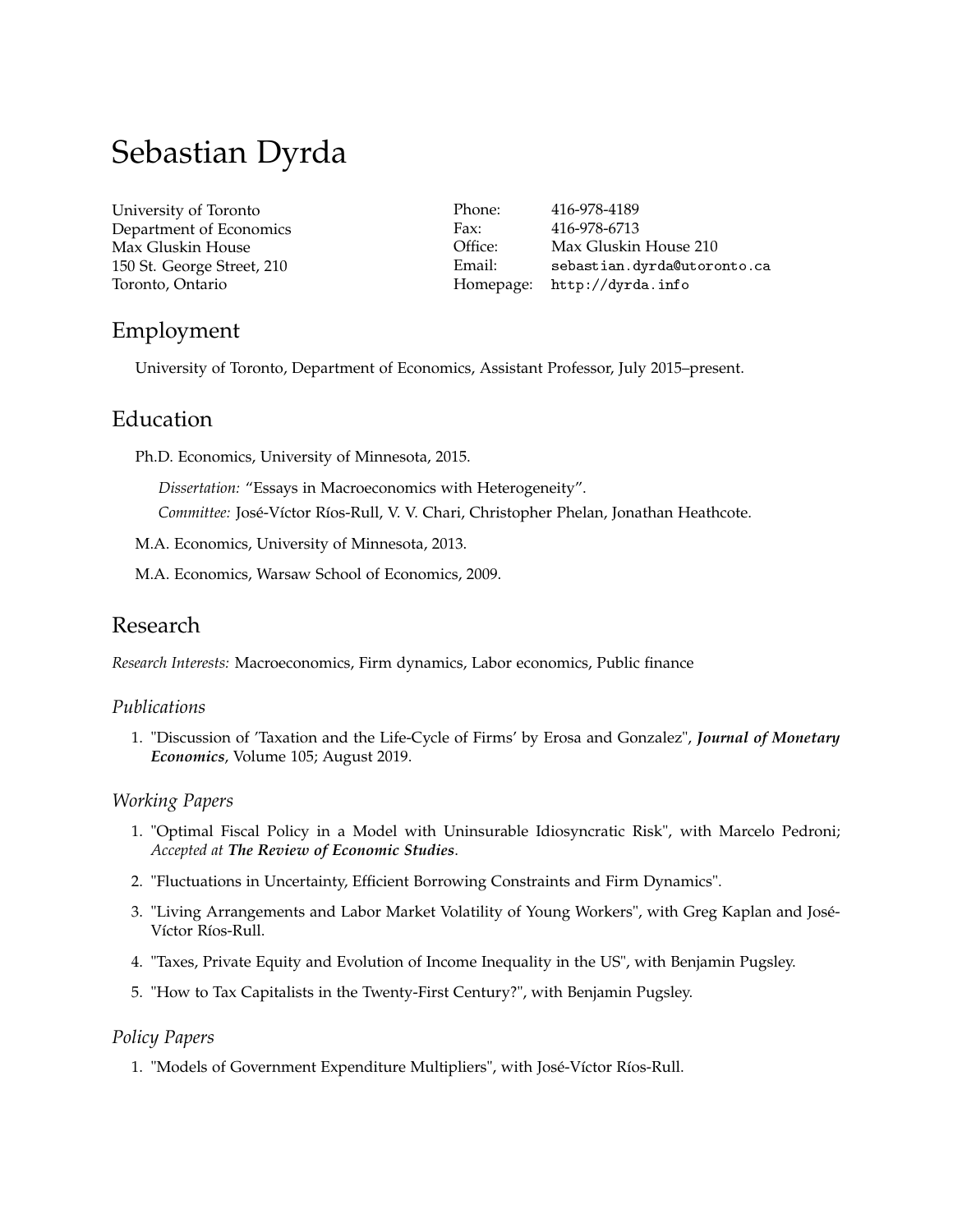#### *Work in Progress*

- 1. "Decomposing the rise of pass-throughs.", with Benjamin Pugsley.
- 2. "A Macroeconomic Perspective on Taxing Multinational Enterprises", with Guangbin Hong and Joseph Steinberg.

## Grants, Fellowships, & Awards

NBER "Tax Competition and Business Taxation" research grant, \$ 15,000.

SSHRC Insight Development Grant, project: "Business Tax Competitiveness: Canada vs. the United States", \$ 47,795, 2021-2023.

Compute Canada, 2021 Fast Track Resource Competition, project: "Calibration of Macroeconomic Models with Heterogeneity", 235 core years (approx. value \$28, 514), joint with Joseph Steinberg.

Research and Scholarly Activity Grant, University of Toronto, \$ 8,450, 2020.

Compute Canada, 2020 Resource Competition, project: "Calibration of Macroeconomic Models with Heterogeneity", 257 core years (approx. value \$32, 978), joint with Joseph Steinberg.

SSHRC Insight Development Grant, project: "Home Base: A comprehensive macroeconomic perspective of living arrangements of young adults around the world", \$ 30,977, 2018-2020.

Research and Scholarly Activity Grant, University of Toronto, \$ 9,845, 2018.

Connaught New Researcher Award, University of Toronto, \$ 10,000, 2016.

Research and Scholarly Activity Grant, University of Toronto, \$ 9,345, 2016.

Kauffman Dissertation Fellowship, Ewing Marion Kauffman Foundation, 2015.

Hella Mears Graduate Fellowship, University of Minnesota, 2014.

Distinguished Instructor, Department of Economics, University of Minnesota, 2014.

Graduate Research Partners Program Fellowship, University of Minnesota, 2013.

Distinguished Teaching Assistant, Department of Economics, University of Minnesota, 2010, 2011.

Leonid Hurwicz Fellowship, University of Minnesota, 2009.

## Short Term Visits

Federal Reserve Bank of Minneapolis, April 2019; CERGE-EI Prague, May 2019.

Autonomous University of Barcelona, Barcelona, December 2017.

Einaudi Institute for Economics and Finance, Rome, April - May, 2016.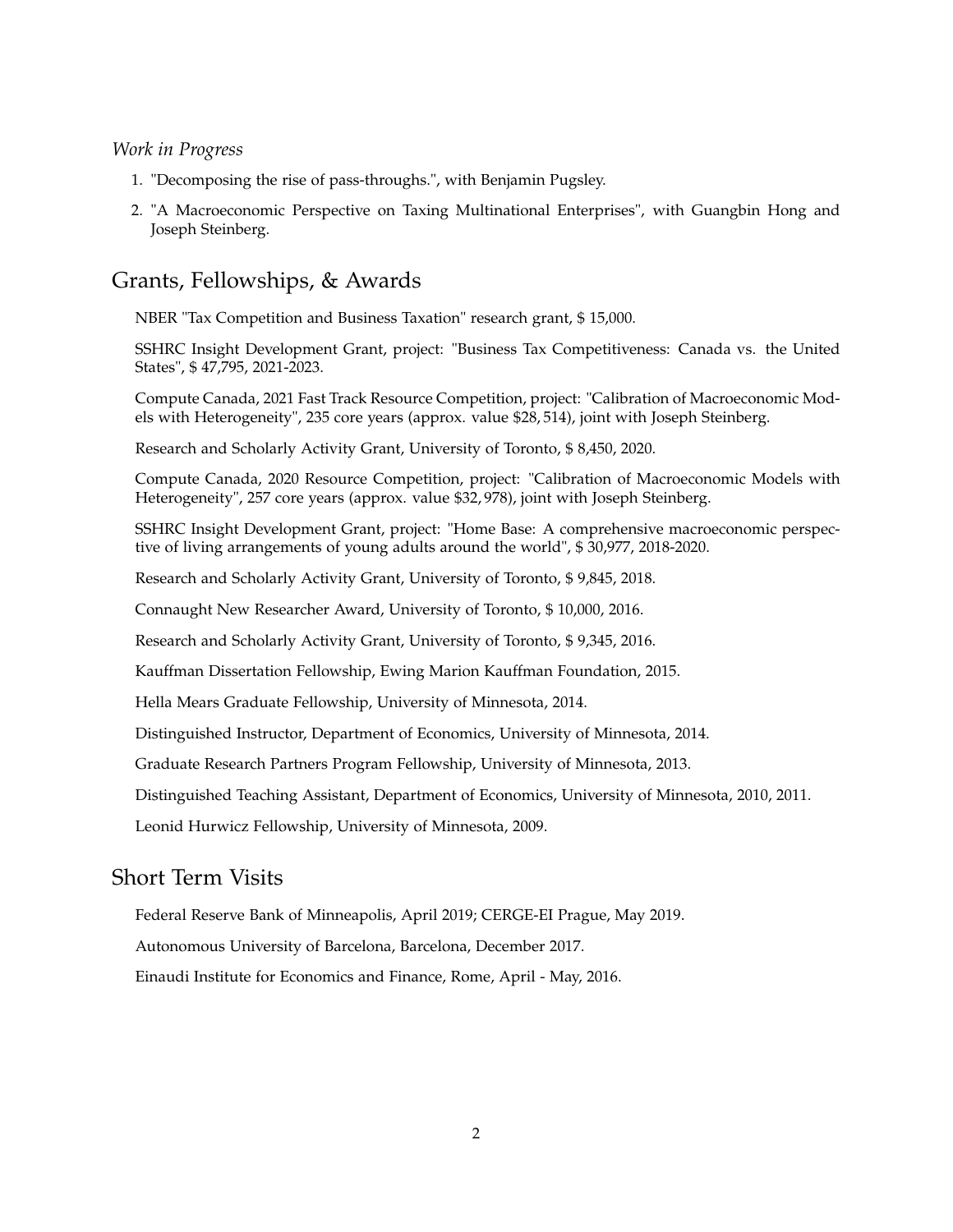# Seminar Presentations

2021: Nottingham School of Economics, University of Guelph, Brock University

2020: Chicago FED, University of Montreal

2019: Atlanta FED, Minneapolis FED, Ryerson University

2018: University of Bonn, University of Houston, University of Texas at Austin

2017: Philadelphia FED, Autonomous University of Barcelona

2016: University of Western Ontario, Wilfrid Laurier University, CERGE-EI Prague, EIEF Rome

2015: Queen's University, IIES Stockholm University, Bocconi University, CEMFI Madrid, University of Southern California Marshall School of Business, Georgetown University, Federal Reserve Board, University of Toronto, University of Zurich, Einaudi Institute for Economics and Finance

# Conference Presentations

2022: Midwest Macroeconomics Conference, Logan (scheduled); BSE Summer Forum Workshop on Macroeconomics and Social Insurance, Barcelona (scheduled); SED Annual Meeting, University of Wisconsin-Madison (scheduled); NBER Summer Institute Macro Public Finance, Boston (scheduled); Montreal Workshop on Macroeconomics, Montreal (scheduled).

2021: CESifo Conference on Macroeconomics and Survey Data, North American Summer Meeting of the Econometric Society; Barcelona GSE Summer Forum - Income Dynamics and the Family; SED Annual Meeting; NBER Summer Institute Macroeconomics Within and Across Borders; Stanford Institute for Theoretical Economics Summer Session: Macroeconomics and Inequality, 8th Annual Mannheim Taxation Conference; 114th National Tax Association's Annual Conference on Taxation; Canadian Macro Study Group Annual Meeting, University of British Columbia, Vancouver.

2020: AEA Annual Meeting, San Diego, VMACS Junior Conference, 113th NTA Annual Conference on Taxation.

2019: North American Meeting of the Econometric Society, Atlanta; Advances in Micro-Consistent Macroeconomics, Lillehammer; 2019 Philadelphia Workshop on Macroeconomics and Economic Policy (discussant); SED Annual Meeting, St. Louis; Canadian Macroeconomics Study Group Annual Meeting (discussant), University of Montreal, Montreal.

2018: North American Meeting of the Econometric Society, Philadelphia; Heterogeneity in Macroeconomics a Decade after the Crisis, University of Cambridge; SED Annual Meeting, Mexico City; Fourth Taxation Theory Conference (discussant), Washington University St. Louis; NBER Summer Institute Macro Public Finance, Boston; Carnegie-Rochester-NYU Conference on Public Policy (discussant), Carnegie Mellon University, Pittsburgh; Biennial Conference on Consumer Finance and Macroeconomics, Federal Reserve Bank of Philadelphia, Philadelphia.

2017: SED Annual Meeting, Edinburgh; NBER Summer Institute Entrepreneurship, Boston; Junior Macro Conference, Arizona State University; 110th NTA Annual Conference on Taxation, Philadelphia; CESifo Conference on Macroeconomics and Survey Data, Munich.

2016: North American Meeting of the Econometric Society, San Francisco; 2016 Kauffman Emerging Scholars Conference, Kansas City; SED Annual Meeting, Toulouse; NBER Summer Institute Income Distribution and Macroeconomics, Boston; Asian Econometric Society Meeting, Kyoto; Stanford Institute for Theoretical Economics Summer Session: The Macroeconomics of Uncertainty and Volatility,